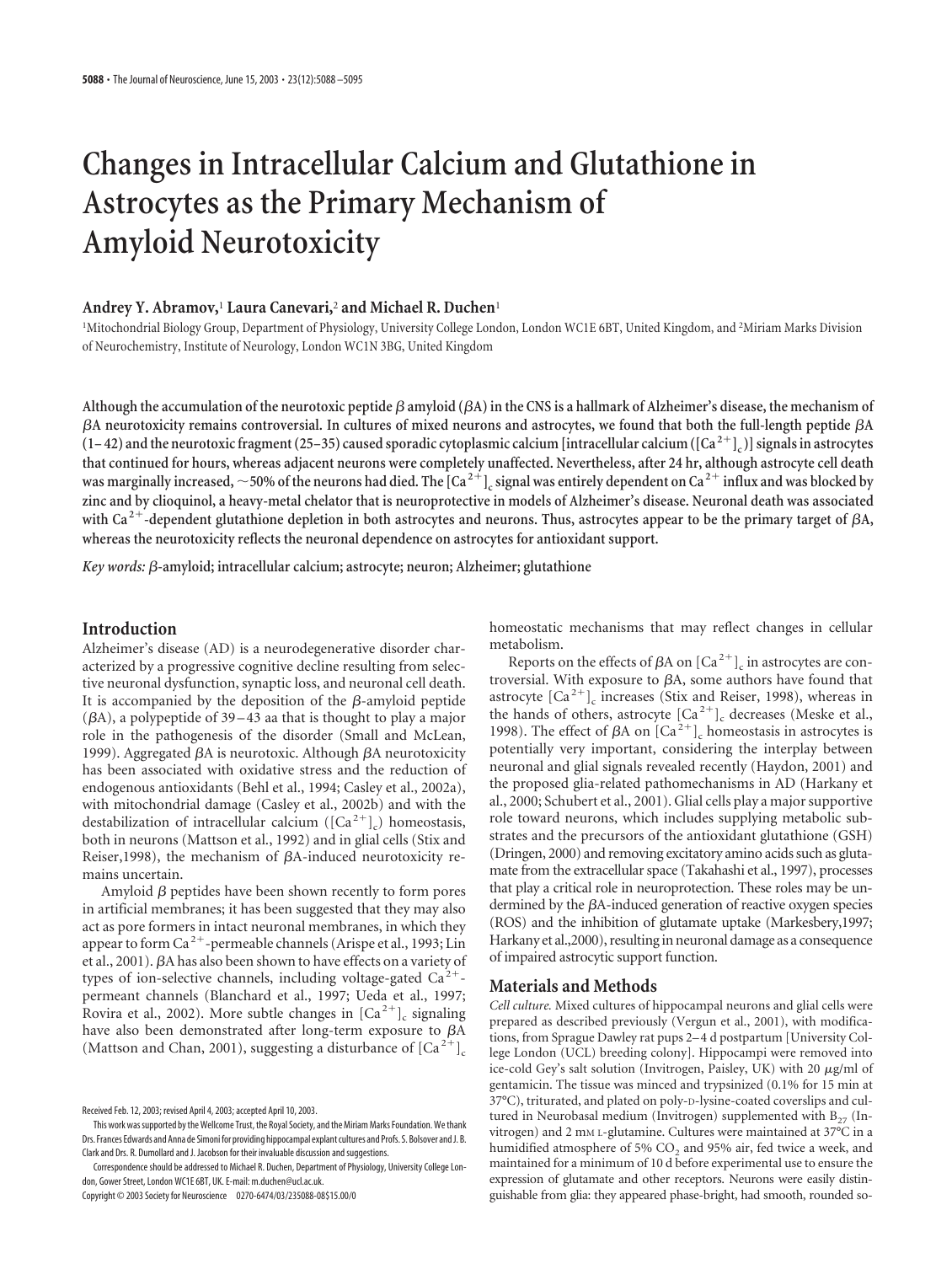mata and distinct processes, and lay just above the focal plane of the glial layer. Cells were used at 10–20 d *in vitro* (DIV) unless stated otherwise.

Isolated cortical astrocytes were prepared as described previously (Boitier et al., 1999). Cerebra taken from adult Sprague Dawley rats (UCL breeding colony) were chopped and triturated until homogeneous, passed through a 297  $\mu$ m mesh, and trypsinized (50,000 U/ml of porcine pancreas; Sigma, Gillingham, UK) with 336 U/ml of DNase 1 (bovine pancreas, Sigma), and 1.033 U/ml of collagenase (Sigma) at 37°C for 15 min. After the addition of fetal bovine serum (10% of final volume) and filtering through 140  $\mu$ м mesh, the tissue was centrifuged through 0.4 м sucrose (400 gm, 10 min), and the resulting pellet was transferred to Minimal Essential Medium supplemented with 5% fetal bovine serum, 2 mM glutamine, and 1 mM malate in tissue culture flasks precoated with 0.01% poly-D-lysine. The cells reached confluence at 12–14 DIV; they were harvested and reseeded onto 24 mm diameter glass coverslips (BDH Chemicals, Poole, UK) precoated with 0.01% poly-D-lysine for fluorescence measurements, and used over 2–4 d.

Peptides and treatments.  $\beta$ A25-35,  $\beta$ A1-42, and  $\beta$ A35-25 (Bachem, St. Helens, UK) were dissolved at 1 mm in sterile ultrapure water (Milli-Q standard; Millipore, Watford, UK) and kept frozen until use. The peptides were added under the microscope, except for GSH and neurotoxicity measurements, where they were added 24 hr before the experiment.  $\beta$ A25–35 was used at concentrations of up to 50  $\mu$ m to ensure that it was present in molar excess compared with inhibitors and so to exclude any direct interaction.

*Microscopy.* Fluorescence measurements were obtained using a Nikon (Tokyo, Japan) epifluorescence inverted microscope with a  $20\times$  fluorite objective. Excitation light from a Xenon arc lamp is selected using 10 nm bandpass filters centered at 340, 360, and 380 nm housed in a computercontrolled filter wheel (Cairn Research, Faversham, UK). Emitted light passed through a long-pass filter to a cooled CCD camera (Orca ER; Hamamatsu, Welwyn Garden City, UK). All imaging data were collected at intervals of 10–15 sec, digitized, and analyzed using Kinetic Imaging (Wirral, UK) software. Cells were protected from phototoxicity by interposing a shutter in the light path to limit exposure between the acquisition of successive images.

Confocal images were obtained using a Zeiss (Oberkochen, Germany) 510 confocal laser scanning microscope and a  $40\times$  oil immersion objective. The 488 nm argon laser line was used to excite fluo-4 fluorescence, which was measured using a bandpass filter from 505 to 550 nm. Illumination intensity was kept to a minimum (at 0.1% of laser output) to avoid phototoxicity, and the pinhole was set to give an optical slice of  $\sim$ 2  $\mu$ m.

 $[Ca^{2+}]$ <sub>c</sub> measurements. Cells were loaded for 30 min at room temperature with 5  $\mu$ м fura-2 AM (Molecular Probes, Eugene, OR) and 0.005% Pluronic in a HEPES-buffered salt solution composed of (in mm): 156 NaCl, 3 KCl, 2 MgSO<sub>4</sub>, 1.25 KH<sub>2</sub>PO<sub>4</sub>, 2 CaCl<sub>2</sub>, 10 glucose, and 10 HEPES, pH 7.35. Traces, obtained using the cooled CCD imaging system, are presented as ratios of excitation at 340 and 380 nm, both with emission at >515 nm. For some measurements,  $\left[Ca^{2+}\right]_i$  was calculated using the equation (Grynkiewicz et al., 1985):  $[Ca^{2+}]_c = K(R - R_{min})/(R_{max} - R)$ , where *R* is the fluorescence ratio (340/380 nm) and *K* is the effective dissociation constant of fura-2.  $R_{\text{max}}$  and  $R_{\text{min}}$  were determined by the application of 50  $\mu$ m digitonin followed by 1 mm MnCl<sub>2</sub>.

All data presented were obtained from at least five coverslips and two to three different cell preparations.

For confocal imaging, cells were loaded with fluo-4 AM (5  $\mu$ M; Molecular Probes) for 20 min, followed by washing. Data are presented normalized with respect to the first image of the sequence.

GSH measurements. To measure GSH, cells were incubated with 50  $\mu$ M monochlorobimane (MCB; Molecular Probes) in HEPES-buffered salt solution at room temperature for 40 min, or until a steady state had been reached before images were acquired for quantitation (Keelan et al., 2001). The cells were then washed with HEPES-buffered salt solution, and images of the fluorescence of the MCB-GSH adduct were acquired using the cooled CCD imaging system as described using excitation at 380 nm and emission at  $>$ 400 nm.

*Toxicity experiments.* For toxicity assays we loaded cells simultaneously with 20  $\mu$ м propidium iodide (PI), which is excluded from viable cells but exhibits a red fluorescence after a loss of membrane integrity, and 4.5  $\mu$ м Hoechst 33342 (Molecular Probes), which gives a blue stain to chro-



**Figure 1.**  $\beta$  Amyloid raises [Ca<sup>2+</sup>], in astrocytes and not in neurons. A, Records of fura-2 fluorescence from neurons (*a*) and astrocytes (*b*) in hippocampal cocultures after exposure to  $\beta$ A25—35 peptide (50  $\mu$ м). The neurons showed no change in signal over a period of 35 min. Their identity was confirmed by their response to glutamate (100  $\mu$ m) at the end of this period. The astrocytes ( *b*) showed complex [Ca  $^{2+}$  ]<sub>c</sub> fluctuations starting after  $\sim$  5– 6 min of exposure to  $\beta$ A25–35 (50  $\mu$ m). These could continue for many hours. Some sample traces are extracted from this population and illustrated as *Bi*, *Bii*, and *Biii*. The images in *C* are taken from a time series of confocal images of a hippocampal coculture loaded with fluo-4. The field includes four neurons (n) surrounded by astrocytes. Once again, the astrocytes show complex transient and localized [Ca<sup>2+</sup>]<sub>c</sub> responses whereas the neurons show no change in signal at all. The traces in *D* originate from confocal images of a fluo-4-loaded hippocampal explant culture. Once again, neurons that showed a robust response to glutamate application showed no response to  $\beta A$  ( $a$ ) whereas astrocytes showed complex  $[\text{Ca}^{2+}]$ , fluctuations and only a small transient metabotropic  $[Ga^{2+}]_c$  response to glutamate (*b*). An image of a responding cell is inset for each signal.

matin, to count the total number of cells. Using phase-contrast optics, a bright-field image allowed the identification of neurons, which look quite different from the flatter glial component and also lie in a different focal plane, above the glial layer. A total of 600–800 neurons or glial cells were counted in 20–25 fields of each coverslip. Each experiment was repeated five or more times using separate cultures.

*Statistical analysis.* Statistical analysis and exponential curve fitting were performed using Origin 7 (Microcal Software Inc., Northampton, MA) software. Results are expressed as means  $\pm$  SEM.

# **Results**

We have used digital imaging techniques to explore the effects of  $\beta A$  on  $\left[Ca^{2+}\right]$ <sub>c</sub> signals, antioxidant status, and cell viability in cultures of mixed hippocampal neurons and astrocytes in cultures ranging from 10 to 45 DIV. Application of either the fulllength peptide (1–42; 100 nm to 10  $\mu$ m) or the 25–35 aa fragment  $(1-50 \mu M)$  of  $\beta A$  had no effect on  $[Ca^{2+}]_c$  signals in neurons, which remained quiescent over periods of up to 6 hr ( $n = 456$ ) cells) (Fig.  $1Aa$ , C). After 30–40 min of incubation with  $\beta A$  the cells showed robust and reversible responses to the application of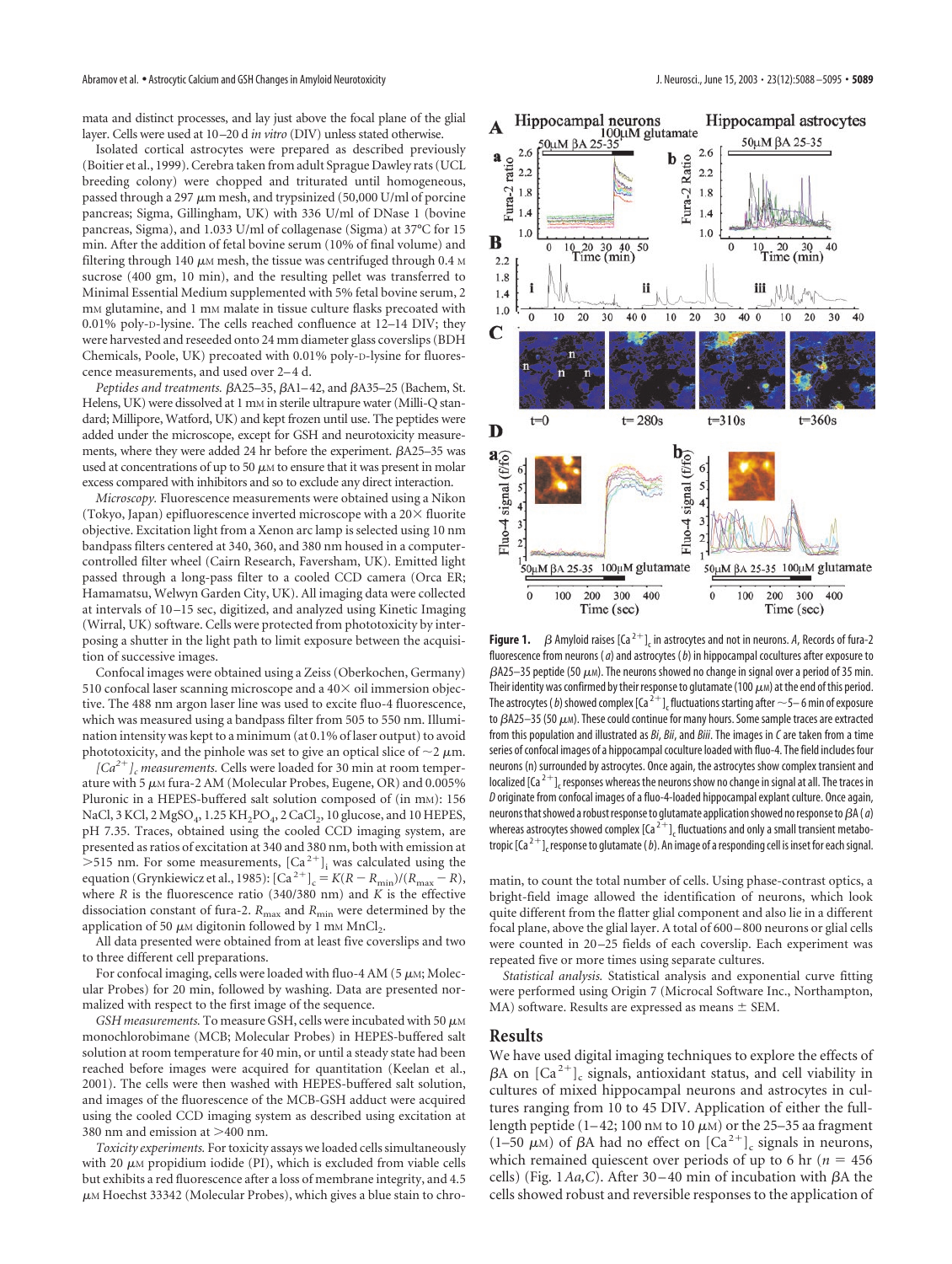glutamate (100  $\mu$ м) (Fig. 1*Aa*) or to depolarization with 50 mм KCl, confirming both their viability and their neuronal identity. Moreover, the presence of  $\beta$ A25–35 or  $\beta$ A1–42 did not change the amplitude of the  $\left[Ca^{2+}\right]_c$  response to glutamate or to 50 mM KCl; the response to the latter was  $726 \pm 89$  nm ( $n = 59$  cells) in control and  $759 \pm 97$  nM ( $n = 96$  cells) in  $\beta$ A-incubated neurons.

Remarkably, astrocytes in the same cultures showed dramatic  $[Ca^{2+}]_c$  signals after exposure to  $\beta A$ , often occurring in cells surrounding quiescent neurons (Fig. 1*Ab,B,C*) Similar  $\left[Ca^{2+}\right]c$ signals were seen in response to both the 25–35 peptide and the full-length 1–42 peptide, but no responses were seen to the reverse peptide 35–25 ( $n = 135$  cells). All  $\lceil Ca^{2+} \rceil$  signals started after a delay of  $\sim$  5–15 min and showed three patterns of response: (1) sporadic increases in  $\lbrack Ca^{2+}\rbrack_c$ , seen as low-amplitude (100–200 nm)  $\left[Ca^{2+}\right]$ <sub>c</sub> oscillations or fluctuations; (2) larger spikes, followed by sustained elevated  $\left[Ca^{2+}\right]_{c}$  (1–2  $\mu$ M), and (3) very large increases in  $\lceil Ca^{2+} \rceil$ , usually followed by loss of cell viability. After washing the cells with  $\beta$ A-free saline, the responses persisted for up to 6 hr (data not shown).

Because responses like these have not been described previously, we were concerned that the properties of the cells might be dictated by our culture conditions. Therefore, we repeated the experiments using other culture systems. Experiments using cultures of cortical astrocytes prepared in the same way gave results identical to those from the hippocampus (data not shown). We also used hippocampal explant cultures, in which the properties of the tissue *in vivo* are well retained. Confocal imaging of explant cultures loaded with fluo-4 again showed that exposure to  $\beta$ A25–35 (50  $\mu$ m) provoked a selective increase in activity in glial cells in the culture (Fig. 1*Db*). Neurons were identified as the only cells in the culture to show a rise in  $\left[Ca^{2+}\right]$ <sub>c</sub> with 50 mm KCl and by their larger and more sustained response to glutamate (100  $\mu$ m) (Fig. 1*Da*). The astrocytes showed transient and oscillatory activity with  $\beta A$ , showed no response to 50 mm KCl, and their response to glutamate was a small transient response that reflects activation of metabotropic glutamate receptors ( $n = 5$  cultures). Because the responses in dissociated cultures and explants appeared similar, the dissociated cultures were used for the remainder of the experiments described.

# Astrocyte  ${[Ca^2]}_c$  responses to  $\beta$ A are dependent on **extracellular Ca <sup>2</sup> and independent of intracellular Ca <sup>2</sup> stores**

The  $\left[Ca^{2+}\right]$ <sub>c</sub> responses to  $\beta A$  were never observed in  $Ca^{2+}$ -free saline ( $n = 231$  cells) (Fig. 2A). However, if cells were exposed to  $\beta$ A in a Ca<sup>2+</sup>-free saline and were then washed with  $\beta$ A-free,  $Ca^{2+}$ -containing buffer,  $[Ca^{2+}]_c$  responses were then seen in the astrocytes ( $n = 69$  cells) (Fig. 2*B*, bottom) whereas neuronal  $\left[Ca^{2+}\right]$ <sub>c</sub> did not change beyond the small increase associated with the restoration of basal Ca<sup>2+</sup> influx ( $n = 64$  cells) (Fig. 2*B*, top). These data show that (1) the changes in  $\left[Ca^{2+}\right]_c$  in astrocytes are initiated through Ca<sup>2+</sup> influx from external sources, (2) the initiation of the action of  $\beta A$  does not require the presence of  $Ca^{2+}$ , and (3) the effect persists despite removal of  $\beta A$  from the saline.

The oscillatory  $\left[\text{Ca}^{2+}\right]_{c}$  signals appeared typical of IP<sub>3</sub>mediated  $\left[Ca^{2+}\right]$ <sub>c</sub> release from endoplasmic reticulum (ER) seen in astrocytes in response to a range of agonists (Peuchen et al., 1996) and to mechanical stimulation (Charles et al., 1991). Therefore, we considered whether external Ca  $^{2+}$  acts as a trigger to activate phospholipase C (PLC), which would generate IP<sub>3</sub> and so mobilize ER Ca<sup>2+</sup>. However, the experiments illustrated in Figure 3 suggest that PLC- and  $IP_3$ -mediated signaling do not play a significant role in the  $\beta$ A-induced  $\left[Ca^{2+}\right]$ <sub>c</sub> signals. Thus,



**Figure 2.**  $[(a^{2+}]$ , responses to  $\beta$ A are dependent on extracellular Ca<sup>2+</sup>. A, In the absence of external Ca<sup>2+</sup>, cortical astrocytes showed no change in [Ca<sup>2+</sup>]<sub>c</sub> after exposure to  $\beta$ A25–35 (50  $\mu$ m). *B*, In a coculture exposed to *B*A25–35 (50  $\mu$ m) in the absence of external Ca<sup>2+</sup>, no response was seen in either neurons or astrocytes.  $\beta$ A was then washed out and external Ca<sup>2+</sup> added. Despite the removal of the  $\beta A$ , the addition of Ca<sup>2+</sup> caused a large increase in [Ca<sup>2+</sup>]<sub>c</sub> in the astrocytes but only a very small change in the neurons, reflecting the restoration of basal calcium entry. Once again, the neuronal identity was confirmed by the response to 100  $\mu$ m glutamate at the end of the experiment.

U73122 (5-M), an inhibitor of phospholipase C (Fig. 3*A*) did not significantly impair the  $\left[Ca^{2+}\right]_c$  astrocyte responses to  $\beta A$  (*n* = 89 cells). Similarly, 2-APB, (40  $\mu$ M) an inhibitor of IP<sub>3</sub>dependent Ca<sup>2+</sup> release, failed to reduce  $\beta$ A-induced  $\left[Ca^{2+}\right]$ <sub>c</sub> signals in astrocytes ( $n = 35$  cells) (Fig. 3*B*), whereas it completely blocked the  $\left[Ca^{2+}\right]$ <sub>c</sub> increase induced by ATP (100  $\mu$ M; data not shown), which acts at purinergic receptors ( $P_{2U}$ ) to promote IP<sub>3</sub>dependent ER Ca<sup>2+</sup> release (Peuchen et al., 1996).

Although the expression and role of ryanodine receptors (RyRs) in astrocytes is debatable (Matyash et al., 2002), we also tested the effect of the RyR inhibitor dantrolene (10  $\mu$ m), which again had no significant effect on the  $\beta$ A-induced  $\lceil Ca^{2+} \rceil_c$  signal  $(n = 46$  cells) (Fig. 3*C*). The incubation of astrocytes with 0.1–1  $\mu$ M thapsigargin (an inhibitor of ER Ca<sup>2+</sup> pumps) completely depleted  $Ca^{2+}$  from the ER, demonstrated by the absence of a  $[C\mathsf{a}^{2+}]_c$  response to ATP (100  $\mu$ M) (Fig. 3*D*). The addition of  $\beta$ A again then induced a  $\left[Ca^{2+}\right]$ <sub>c</sub> response that was not significantly different from the control responses (Fig. 3*D*). In this instance, values of peak  $\left[Ca^{2+}\right]$ <sub>c</sub> after thapsigargin were 390  $\pm$  54 nm, compared with control responses to  $\beta$ A with peak values of 456  $\pm$ 57 nm ( $n = 301$  cells;  $p > 0.05$ ). We also noted that the resting  $Ca<sup>2+</sup>$  level, which was usually slightly elevated after exposure to thapsigargin because of the activation of store-operated  $Ca<sup>2+</sup>$ influx, was slightly depressed by  $\beta A$ , suggesting that, if anything,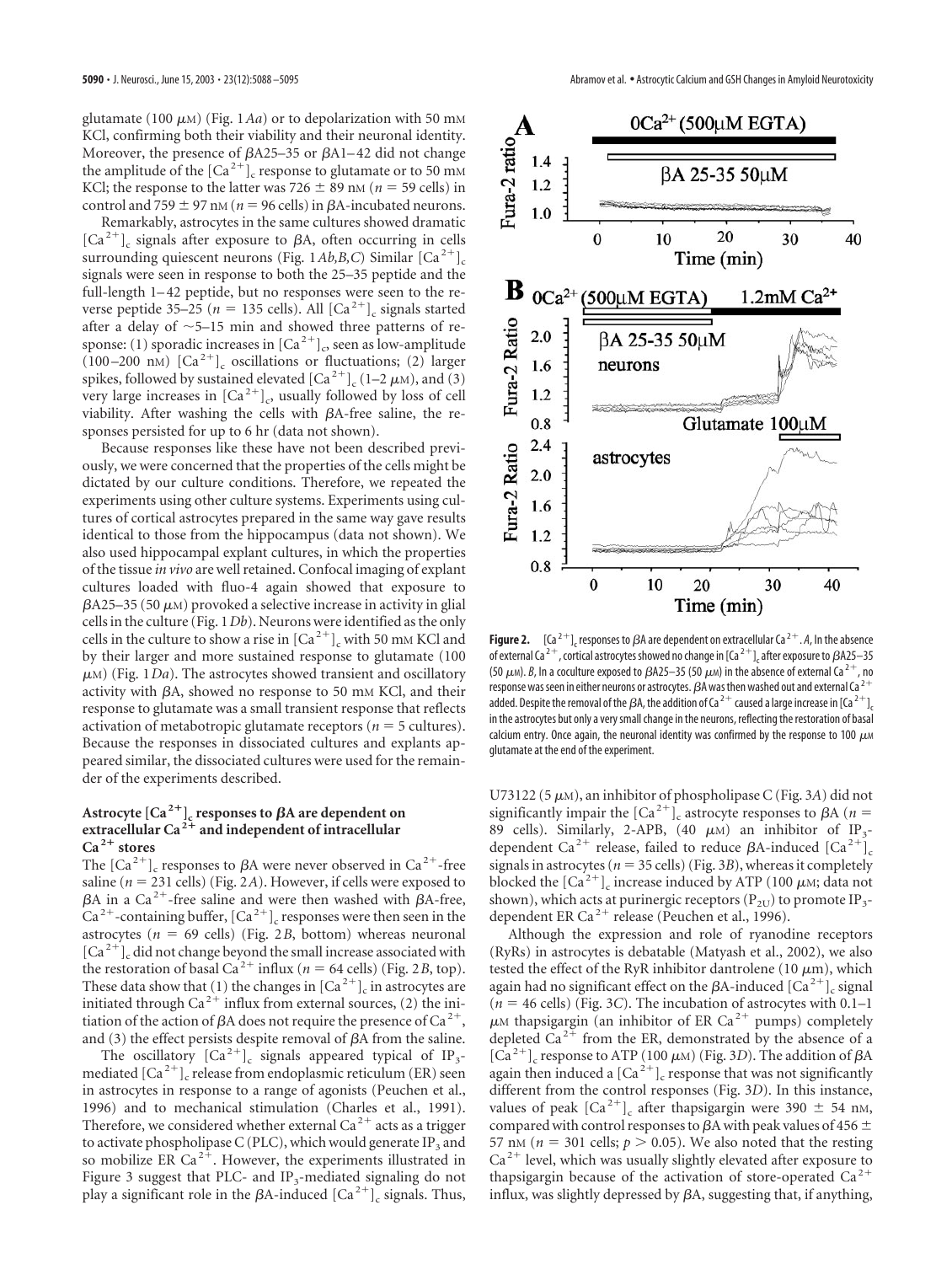

**Figure 3.** Intracellular Ca<sup>2+</sup> stores do not make a significant contribution to the astrocyte  $[Ca^{2+}]$ , response to  $\beta A$ . Manipulations that either block components of the IP<sub>3</sub> and ryanodine signaling pathways or that empty ER stores do not significantly alter the astrocyte responses to  $\beta$ A. The application of 50  $\mu$ м  $\beta$ A25–35 caused [Ca  $^{2+1}$ ], transients in cortical astrocytes despite the presence of 5  $\mu$ м U73122 (an inhibitor of PLC; *A*), 40  $\mu$ м 2-APB ( *B*), dantrolene (an inhibitor of ryanodine receptors; C), and 1  $\mu$ m thapsigargin (an inhibitor of ER Ca<sup>2+</sup> pumps; D), at a concentration that prevented the response to ATP (100  $\mu$ m).

 $\beta$ A suppresses store-operated Ca<sup>2+</sup> influx. Taken together, these data strongly suggest that ER-stored Ca<sup>2+</sup> does not play a significant role in  $\beta$ A-induced  $\lceil$ Ca<sup>2+</sup> $\rceil_c$  signals.

Mitochondria may have a high  $Ca<sup>2+</sup>$  content in astrocytes (Boitier et al., 1999), and we cannot overlook the possibility of the participation of mitochondria in  $\beta$ A-induced  $\lbrack Ca^{2+}\rbrack _c$  signals, especially because  $\overrightarrow{AB}$  causes mitochondrial damage (Casley et al., 2002b). After the depolarization of mitochondria with the uncoupler carbonyl cyanide *p*-trifluoromethoxyphenylhydrazone (FCCP; 1  $\mu$ M),  $\beta$ A25–35 or  $\beta$ A1–42 still increased [Ca<sup>2+</sup>]<sub>c</sub>  $(n = 84$  cells). In the presence of FCCP, the  $\left[Ca^{2+}\right]_c$  signals were significantly increased (789  $\pm$  36 vs 456  $\pm$  58 nm;  $p$  < 0.005). This could result from a fall in ATP or through the loss of mitochondrial Ca<sup>2+</sup> uptake. Nevertheless, FCCP did not reduce the  $\beta$ Ainduced Ca<sup>2+</sup> signal, showing that mitochondria cannot represent a significant source of  $Ca^{2+}$ .

Thus, taken together, these data strongly suggest that  $\beta A$ causes  $\lceil Ca^{2+} \rceil_c$  signals in astrocytes, but not in neurons, by inducing a pathway for  $Ca^{2+}$  influx across the plasma membrane.

# -**A induces Ca <sup>2</sup> influx into astrocytes**

Extracellular Mn<sup>2+</sup> enters cells via  $Ca^{2+}$ -permeant channels and quenches the fluorescence of intracellular fura-2. This is most readily seen when the fura-2 is excited at  $\sim$ 360 nm, the Ca<sup>2+</sup>independent (isosbestic) point of the fura-2 excitation spectrum, whereas the Ca<sup>2+</sup>-dependent change of the 340/380 nm ratio is not altered. In the presence of  $\beta A$  ( $n = 154$  cells), the signal

excited at 360 nm was unaltered in the absence  $Mn^{2+}$ , showing that this reliably reports a  $Ca^{2+}$ -independent signal (Fig. 4*A*). However, in the presence of 40  $\mu$ M Mn<sup>2+</sup>, the 360 nm fura-2 signal showed stepwise and irreversible decreases in the signal corresponding with each transient increase in  $[Ca^{2+}]_c$  (two examples are shown in Fig. 4*B*). This approach also allowed us to test whether  $\beta$ A caused Ca<sup>2+</sup> entry in neurons that was masked by Ca<sup>2+</sup> buffering. However,  $\beta A$  had no effect on the 360 nm fura-2 signal in neurons ( $n = 120$  cells) in the presence of Mn<sup>2+</sup>, or, as shown above, on the fura-2 ratio, confirming the selectivity of the action of  $\beta A$  on astrocytes. These observations suggest that each  $\left[Ca^{2+}\right]$ <sub>c</sub> transient reflects a pulse of  $Ca^{2+}$  influx into the astrocytes.

Additional confocal imaging experiments showed that the  $\beta$ A-induced  $\lbrack Ca^{2+}\rbrack _c$  signal was initiated as a rapid focal increase in  $[Ca^{2+}]$ . These responses could sometimes be seen clearly originating from a point source (Fig. 5*A,B*), followed by slower diffusion into the cytosol (Fig. 5*A*). In the examples in Figure 5*B*, the rise in  $\left[Ca^{2+}\right]_c$  was restricted to a small part of the cell and failed to extend through the cytoplasm. This again is consistent with the activation of an influx pathway followed by  $Ca^{2+}$  buffering rather than the mobilization of ER stores, in which the amplitude and rate of rise of the signal are maintained by active propagation (Boitier et al., 1999).

# **Routes for Ca <sup>2</sup> influx**

According to some authors (Ueda et al., 1997; He et al., 2002)  $\beta A$ may induce a  $\left[Ca^{2+}\right]$ <sub>c</sub> signal in neurons by increasing  $Ca^{2+}$  influx through voltage-dependent calcium channels (VDCC). Because astrocytes in our cultures do not show a  $\left[Ca^{2+}\right]$ <sub>c</sub> response to 50 mM KCl, it seems unlikely that they express VDCC. Nifedipine  $(1 \mu M)$ , an inhibitor of L-type VDCCs, had no effect on the shape or amplitude of the  $\beta$ A-induced  $\left[Ca^{2+}\right]_c$  signals (1–42 or 25–35) in either cortical or hippocampal astrocytes ( $n = 56$  cells), but it completely blocked the  $\left[Ca^{2+}\right]$ <sub>c</sub> response to 150 mm KCl in hippocampal neurons. The responses were also not significantly affected by inhibitors of either ionotropic or metabotropic glutamate receptors, including 20  $\mu$ M CNQX (*n* = 98 cells), 10  $\mu$ M (+)-5-methyl-10,11-dihydro-5H-dibenzo [a,d] cyclohepten-5,10-imine maleate ( $n = 69$  cells) or 50  $\mu$ <sub>M</sub> (*S*)-( $\pm$ )-amino-4-carboxy-methyl-phenylacetic acid (*n* = 178 cells) (data not shown), suggesting that the responses do not reflect glutamate release into the culture.

An additional Ca<sup>2+</sup> influx pathway expressed by glial cells and probably not in neurons is the pathway for capacitative influx (capacitative Ca<sup>2+</sup> entry, CCE). One possibility is that  $\beta A$  acts through altering the opening probability of this pathway. Therefore, we tested the action of lanthanum, which blocks CCE (Pizzo et al., 2001). However, La<sup>3+</sup> (1  $\mu$ M) had no effect on the responses ( $n = 67$  cells) (data not shown).

It has been suggested that in some cell types,  $\beta$ A-induced increases in the generation of ROS serve as a trigger, which then raise  $\left[Ca^{2+}\right]_{c}$  (Varadarajan et al., 2000). The incubation of cortical and hippocampal astrocytes with the antioxidant trolox (750  $\mu$ <sub>M</sub>) and ascorbate (1 mm, 45 min preincubation; *n* = 67 cells) or the superoxide scavenger 4-hydroxy-2,2,6,6-tetramethylpiperadine-1-oxyl (500  $\mu$ <sub>M</sub>) plus catalase (250 U/ml) ( $n = 69$ cells), which we have shown previously to be effective scavengers of ROS (Vergun et al., 2001), did not have any significant impact on the  $\lbrack Ca^{2+}\rbrack _c$  response of the cells to  $\beta A$  (data not shown), suggesting that the production of ROS by  $\beta$ A is not responsible for the  $\left[Ca^{2+}\right]$ <sub>c</sub> increases in astrocytes.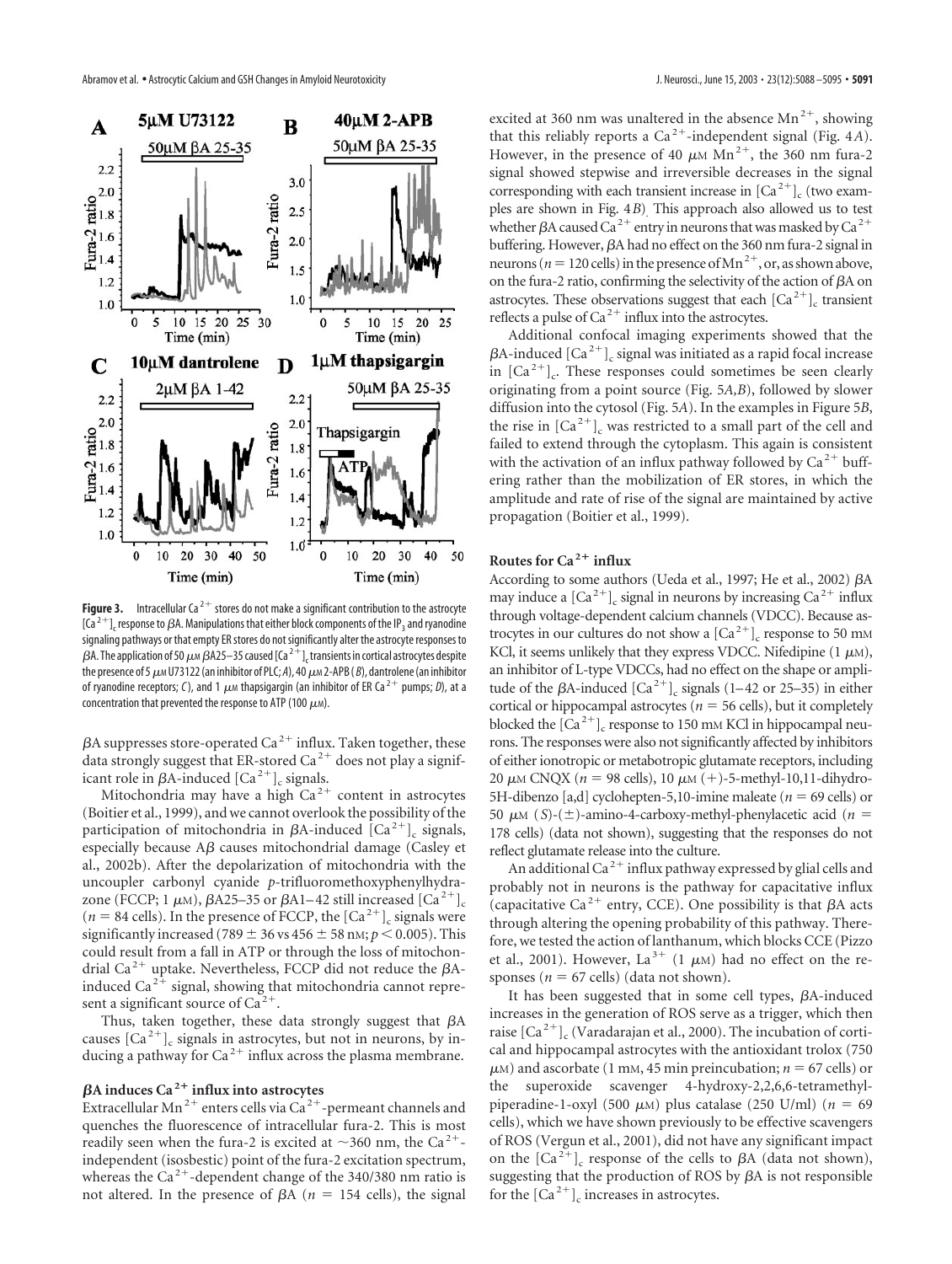Zinc and clioquinol abolish the  $\beta$ A**induced**  $[Ca^{2+}]$ <sub>c</sub> response in astrocytes A peptides have been shown to form channels in artificial and biological membranes (Arispe et al., 1993; Lin et al., 2001; Kawahara et al., 1997). Such channels can be blocked by  $\text{Zn}^{2+}$  (Arispe et al., 1996). We found that the incubation of hippocampal or cortical astrocytes ( $n = 253$  cells) with up to 1 mm ZnCl<sub>2</sub> completely prevented the effect of  $\beta A$  on  $\left[Ca^{2^{\frac{1}{r}}}\right]_{c}$  (Fig. 6*A*). However, the addition of  $\text{Zn}^{2+}$  had no effect on the  $\beta$ A-induced  $\lbrack Ca^{2+}\rbrack$  signals once they had already started (data not shown), suggesting that  $Zn^{2+}$  is not acting simply to block channels, but rather to prevent their formation.

 $\beta$ A peptide binds to metal ions with a selectivity  $Cu^{2+} > Fe^{3+} > Zn^{2+}$  (Atwood et al., 1998), all of which promote aggregation. The addition of Cu<sup>2+</sup> (1  $\mu$ m to 1 mM) did not change the amplitude  $(456 \pm 58 \text{ to } 490 \pm 56 \text{ nm}; n = 81 \text{ cells})$  or shape of the  $[Ca<sup>2+</sup>]_{c}$  signals in either cortical or hippocampal astrocytes (Fig. 6*B*), suggesting that endogenous heavy-metal ions present in the culture are sufficient to promote the aggregation of  $\beta A$ .

 $Cu<sup>2+</sup>$  can undergo redox cycling and generate ROS, whereas  $Zn^{2+}$  is not redoxactive but competes with  $Cu^{2+}$  for binding, and therefore inhibits the oxidant properties of metal-bound  $\beta A$  (Cuajungco et al., 2000). The inhibition of  $\left[Ca^{2+}\right]$ <sub>c</sub> signals by  $\text{Zn}^{2+}$  does not appear to be dependent on these redox properties, because: (1) we see identical effects with both the full-length peptide and the 25–35 fragment, which does not have the metal-binding coordination site, and (2) we see no effect of antioxidants on the responses (above). Trace amounts of metals may promote aggregation in an  $\alpha$ -helix conformation, whereas a high concentration of  $\text{Zn}^{2+}$  (and to a lesser extent,  $Cu^{2+}$ ) promote  $\beta$ -sheet fibrillar aggregation, which is classically associated with  $\beta A$ toxicity. The channels blocked by  $\text{Zn}^{2+}$ have an  $\alpha$ -helical structure, whereas the mechanism described here seems more likely to involve  $\beta$ -sheet formation because (1)  $\text{Zn}^2$ <sup>+</sup> prevents but does not reverse the response and  $(2)$   $\beta$ A25–35 cannot form  $\alpha$ -helical channels but can form  $\beta$ -sheets. Four types of conductances have been observed with  $\beta$ A1–42 in lipid bilayers (Kourie et al., 2001).

Clioquinol, a chelator of Cu<sup>2+</sup>, Zn<sup>2+</sup>, and Fe $2^+$ , prevents aggregation and res-

olubilizes  $\beta A$ ; it has also been shown to have a beneficial effect in mouse models of AD (Cherny et al., 2001; Melov, 2002). The preincubation of cells with 1–2  $\mu$ м clioquinol for 30 min dramatically prevented the effect of  $\beta A$  on  $\left[Ca^{2+}\right]_c$  of cortical astrocytes  $(n = 207$  cells) (Fig. 6*C*).



**Figure 4.** Mn<sup>2+</sup> quench confirms that astrocyte [Ca<sup>2+</sup>], transients reflect transient Ca<sup>2+</sup> influx. Fura-2-loaded hippocampal astrocytes showed typical [Ca<sup>2+</sup>]. fluctuations (black line) in response to 50  $\mu$ m *β*A25–35. *A*, In the absence of external Mn <sup>2+</sup>, the fura-2 response excited at 360 nm (gray line) showed no change during the  $[Ga^{2+}]$ , transients, confirming that this is close to the isosbestic [Ca<sup>2+</sup>]<sub>c</sub>-independent excitation wavelength for fura-2. *Bi, Bii,* With the addition of 40  $\mu$ м Mn <sup>2+</sup> each [Ca<sup>2+</sup>]<sub>c</sub> transient was accompanied by a step quench of the 360 nm fura-2 signal, confirming that each transient reflects a pulsed influx of divalent cations seen in response to  $\beta$ A25-35.



**Figure 5.** Confocal imaging reveals focal Ca<sup>2+</sup> influx in response to  $\beta$ A. In a hippocampal coculture loaded with fluo-4, confocal imaging during the exposure to  $\beta$ A shows that the change in [Ca<sup>2+</sup>], can originate as a focal change that diffuses through the cell and may be restricted to the subplasmalemmal space. Aa, Time series of confocal images taken during a single  $[Ca<sup>2+</sup>]$ , transient response in an astrocyte. Note that the response begins with a focal rise in  $[Ca<sup>2+</sup>]$ , (arrowhead) followed by the slower spread through the cell. This is illustrated further in *Ab*, which shows a plot of the signal with time at four different locations in the cell (indicated color-coded on the inset image). The rapid rate of rise at the point of influx contrasts with the much slower increase seen deep in the cytosol of the cell. *B*, Series of images taken from another astrocyte during a response to  $\beta$ A25–35, again showing that the  $[Ca^{2+}]$ , signal may be restricted to the periphery of the cell and fail to propagate through the cell. The first image of the sequence shows the raw data, whereas the subsequent images show the ratio of the image sequence with respect to the first image of the sequence.

# βA25–35 and βA1–42 deplete GSH in hippocampal neurons **and astrocytes**

We then explored the consequences of  $\beta A$  exposure for GSH, using fluorescence imaging of the indicator MCB to identify changes in GSH in different cell types within the same culture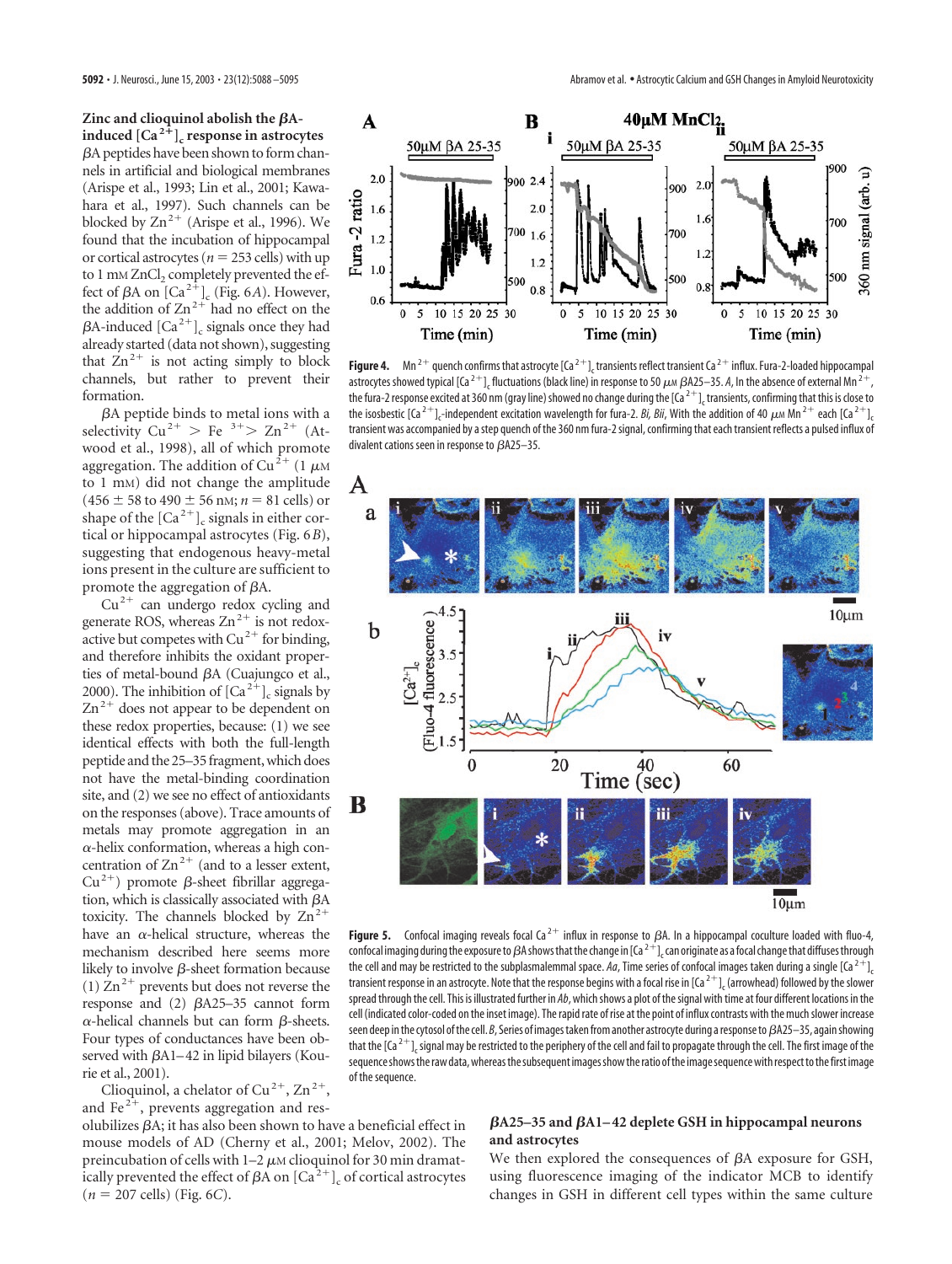

**Figure 6.** Responses to  $\beta A$  are blocked by  $\text{Zn}^{2+}$  and clioquinol but not by  $\text{Cu}^{2+}$ . A, Addition of zinc (1 mm ZnCl<sub>2</sub>) suppressed the astrocyte response to  $\beta$ A.  $\beta$ , Addition of CuCl<sub>2</sub> (100  $\mu$ м) had no apparent effect on the  $\beta$ A responses, but the heavy-metal chelator clioquinol (2  $\mu$ m) (C) suppressed the responses completely.



**Figure 7.**  $\beta$ A causes Ca<sup>2+</sup>-dependent depletion of GSH in both neurons and astrocytes. MCB was used to image astrocyte and neuronal GSH by digital imaging. Hippocampal cocultures (15–20 DIV) (A, B) and cortical astrocyte cultures (C) were treated for 24 hr with  $BA25-35$  or  $\beta$ A35–25 (50  $\mu$ m for both) and clioquinol (1  $\mu$ m) at 37°C in culture medium with (gray columns) or without (black columns) calcium. Mean intensities of MCB–GSH adduct fluorescence (arb.U) are presented.  $\beta$ A25–35 decreased GSH dramatically either in hippocampal astrocytes in coculture with neurons ( *A*) or in cortical astrocytes in monoculture (*C*). The response was dependent on extracellular calcium and was also suppressed by clioquinol (C).  $\beta$ A35-25 had no effect. Note that neuronal GSH was also significantly reduced ( *B*) and that the reduction was also calcium dependent, although it represents a proportionately smaller response than that of the astrocytes.

(Keelan et al., 2001). In agreement with previous reports (Casley et al., 2002a; Muller et al., 1997; White et al., 1999), we found that A significantly decreased GSH in cortical astrocyte monocultures (by 54.7  $\pm$  4.9%; *n* = 798 cells; *p* < 0.001) (Fig. 7*C*) and in hippocampal astrocytes in coculture (by  $44.32 \pm 4.9\%$ ; control = 100%) (Fig. 7*A*)  $(n = 831 \text{ cells}; p < 0.005)$  after a 24 hr incubation.

In contrast to the lack of effect of  $\beta A$  on neuronal  $\left[Ca^{2+}\right]_{c}$ ,  $\beta A$ also significantly ( $p < 0.01$ ) reduced GSH in hippocampal neurons (33.5  $\pm$  6.3%; *n* = 345 cells) (Fig. 7*B*). Because astrocytes supply neighboring neurons with GSH precursors (Sagara et al.,

1993) the GSH decline in the neurons is likely to be a secondary consequence of the decrease of astrocyte GSH.

The removal of external  $Ca^{2+}$  alone had no effect on GSH levels in hippocampal neurons ( $n = 420$  cells) or astrocytes  $(n = 905$  cells) in control experiments (Fig. 7*A–C*). However, the effect of  $\beta$ A1–42 and  $\beta$ A25–35 on GSH was abolished in the absence of  $Ca^{2+}$  in both hippocampal or cortical astrocytes and in hippocampal neurons (Fig. 7*A–C*). Thus, given the dependence of  $\beta$ A-induced  $[Ca<sup>2+</sup>]$ <sub>c</sub> fluctuations on external Ca<sup>2+</sup>, it seems likely that the GSH changes are a direct consequence of the changes in astrocyte  $\left[Ca^{2+}\right]$ <sub>c</sub>.

In the presence of  $1-2 \mu$ M clioquinol, a concentration that abolished A-induced

 $\left[Ca^{2+}\right]_c$  fluctuations in astrocytes,  $\beta$ A25–35 (and  $\beta$ A1–42, data not shown) no longer caused a significant fall of GSH in cortical astrocytes ( $n = 619$  cells) (Fig. 7*C*).

#### **Effect of βA on cell viability**

We then examined the effect of a 24 hr exposure of cultures to  $\beta$ A25–35 on cell viability and found that, remarkably, 49.9  $\pm$ 8.5% of neurons (Fig. 8*A*) but only 23.2  $\pm$  4.2% of astrocytes  $(n = 9$  experiments) (Fig. 8*B*) died during this period in hippocampal cocultures. Preincubation with  $1 \mu$ M clioquinol reduced cell death of hippocampal neurons and of cocultured hippocampal astrocytes by  $\sim$  50% (21.2  $\pm$  6.8% dead cells,  $p$   $<$  0.05, and  $15.2 \pm 3.2\%$ , respectively,  $n = 5$  experiments) (Fig. 8).

The removal of Ca<sup>2+</sup> from the medium also significantly ( $p$  < 0.001) protected the hippocampal neurons (cell death fell from  $49.9 \pm 8.5$  to  $16.45 \pm 4.1\%$ ;  $n = 6$  experiments) and in cocultured hippocampal astrocytes (from 23.2  $\pm$  4.2 to 17.5%; *n* = 7 experiments;  $p > 0.05$ ). The presence or absence of Ca<sup>2+</sup> in the medium did not change the percentage of dead cells in untreated cells or in cells treated with the reverse peptide 35–25 (Fig. 8*A,B*).

## **Discussion**

We have found that  $\beta A$  induces calcium signals selectively in astrocytes causing sporadic fluctuations of  $[Ca^{2+}]_c$ , while having no apparent effect at all on  $[Ca^{2+}]c$  in nearby neurons. The  $\left[Ca^{2+}\right]$ <sub>c</sub> signals are dependent on calcium influx from the extracellular space and are inhibited by  $Zn^{2+}$  or by the heavy-metal chelator clioquinol. Our data are most readily consistent with a model in which  $\beta A$  inserts into the plasma membrane, in which it either forms channels or influences the properties of an existent  $Ca<sup>2+</sup>$ -permeant channel. Several features of the responses are remarkable in this respect: most notably, the selectivity of the response for the astrocytes and the oscillatory, transient nature of the  $\lceil Ca^{2+} \rceil$  signals. One might anticipate that insertion of  $Ca^{2+}$ permeant channels into a cell membrane would generate a monotonic increase in  $\left[Ca^{2+}\right]$ <sub>c</sub>, and the appearance of the transient fluctuations were surprising. However, the  $Mn^{2+}$  quench and confocal imaging data strongly argue that the transients do indeed result from transient episodic Ca<sup>2+</sup> influx and so presumably reflect either the sporadic openings of a channel with a low opening probability or the transient formation of channels that then dissociate.

The other major original findings reported here are that  $\beta A$ affects  $\left[Ca^{2+}\right]$ <sub>c</sub> signals in astrocytes but not in neurons and that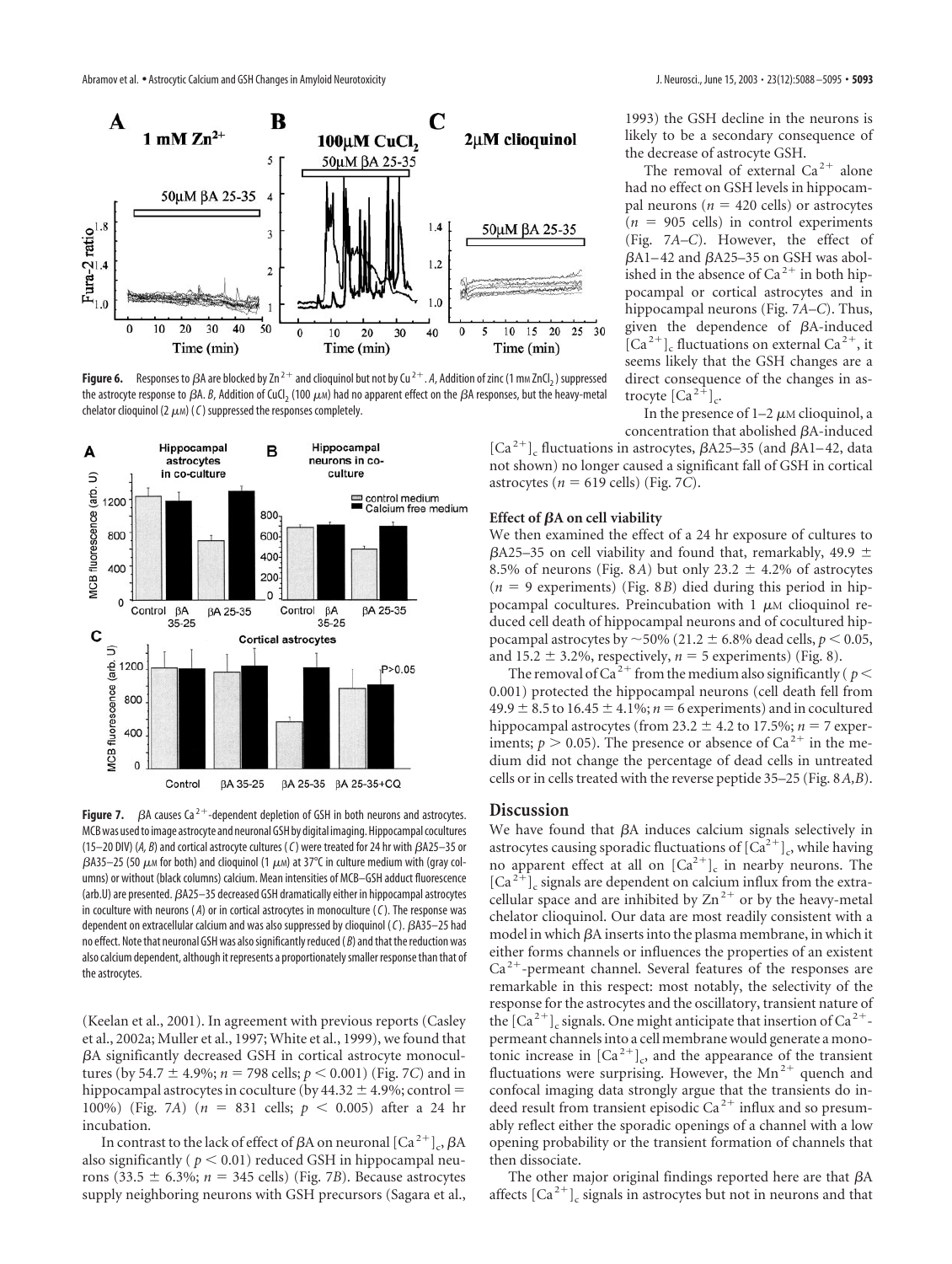



the ensuing neurotoxicity appears to be secondary to impaired astrocytic function in the support of neuronal viability, although we cannot exclude a direct toxic effect of the  $\beta A$  on neurons. In most published studies of  $\beta A$  neurotoxicity, either neuronal cell lines were used (Blanchard et al., 1997), or, in studies of neurons in primary culture, the presence and contribution of glial cells was not excluded (Mattson et al., 1992; Pike et al., 1993). The selectivity of the effects on  $\lbrack Ca^{2+}\rbrack _c$  for astrocytes is remarkable and may reflect some difference in the plasma membrane lipid composition of the two cell types, because even small differences in the lipid environment affect  $\beta A$  binding to membranes and pore formation (Curtain et al., 2003). The stability of  $\beta A$  aggregates in membranes is very delicately balanced (McLaurin and Chakrabarty, 1996). For example, increased membrane cholesterol, such as is found in AD brain and aging, favors a  $\beta$ -sheet over an  $\alpha$ -helix conformation of  $\beta A$  (Curtain et al., 2003). To our knowledge, very little information is available on the membrane composition in different brain-cell types. Alternatively, the selectivity may reflect the selective effects of  $\beta A$  on an existing channel, which is expressed in astrocytes but not in neurons, although our pharmacological search has failed to reveal such a process.

In conclusion, our experimental conditions have allowed us to uncover a novel toxic mechanism of A, probably overlapping *in vivo* with other known effects. This involves  $\beta$ -aggregation of  $\beta A$ and the selective insertion into the astrocyte plasma membrane, initiating sporadic  $\left[Ca^{2+}\right]$ , signals, which can persist over long periods. These signals, although not causing astrocyte cell death, nevertheless promote GSH depletion in both cell populations; they ultimately impair neuronal viability because GSH depletion leaves the neurons vulnerable to damage by oxidative stress. Thus, the resulting neurotoxicity reflects the central role of astrocytes in supporting neuronal function by supplying GSH precursors and other metabolic intermediates and by removing excess glutamate from the extracellular medium.

## **References**

- Arispe N, Rojas E, Pollard HB (1993) Alzheimer disease amyloid  $\beta$  protein forms calcium channels in bilayer membranes: blockade by tromethamine and aluminum. Proc Natl Acad Sci USA 90:567–571.
- Arispe N, Pollard HB, Rojas E (1996)  $Zn^{2+}$  interaction with Alzheimer amyloid  $\beta$  protein calcium channels. Proc Natl Acad Sci USA 93:1710–1715.
- Atwood CS, Moir RD, Huang X, Scarpa RC, Bacarra NM, Romano DM, Hartshorn MA, Tanzi RE, Bush AI (1998) Dramatic aggregation of Alzheimer  $A\beta$  by Cu(II) is induced by conditions representing physiological acidosis. J Biol Chem 273:12817–12826.
- Behl C, Davis JB, Lesley R, Schubert D (1994) Hydrogen peroxide mediates amyloid  $\beta$  protein toxicity. Cell 77:817-822.
- Blanchard BJ, Konopka G, Russell M, Ingram VM (1997) Mechanism and prevention of neurotoxicity caused by  $\beta$ -amyloid peptides: relation to Alzheimer's disease. Brain Res 776:40–50.
- Boitier E, Rea R, Duchen MR (1999) Mitochondria exert a negative feedback on the propagation of intracellular  $Ca^{2+}$  waves in rat cortical astrocytes. J Cell Biol 145:795–808.
- Casley C, Land J, Sharpe M, Clark J, Duchen M, Canevari L (2002a) -Amyloid fragment 25–35 causes mitochondrial dysfunction in primary cortical neurons. Neurobiol Dis 10:258–267.
- Casley CS, Canevari L, Land JM, Clark JB, Sharpe MA  $(2002b)$   $\beta$ -Amyloid inhibits integrated mitochondrial respiration and key enzyme activities. J Neurochem 80:91–100.
- Charles AC, Merrill JE, Dirksen ER, Sanderson MJ (1991) Intercellular signaling in glial cells: calcium waves and oscillations in response to mechanical stimulation and glutamate. Neuron 6:983–992.
- Cherny RA, Atwood CS, Xilinas ME, Gray DN, Jones WD, McLean CA, Barnham KJ, Volitakis I, Fraser FW, Kim Y, Huang X, Goldstein LE, Moir RD, Lim JT, Beyreuther K, Zheng H, Tanzi RE, Masters CL, Bush AI (2001) Treatment with a copper-zinc chelator markedly and rapidly inhibits beta-amyloid accumulation in Alzheimer's disease transgenic mice. Neuron 30:665–676.
- Cuajungco MP, Goldstein LE, Nunomura A, Smith MA, Lim JT, Atwood CS, Huang X, Farrag YW, Perry G, Bush AI (2000) Evidence that the  $\beta$ -amyloid plaques of Alzheimer's disease represent the redox-silencing and entombment of a $\beta$  by zinc. J Biol Chem 275:19439-19442.
- Curtain CC, Ali FE, Smith DG, Bush AI, Masters CL, Barnham KJ (2003) Metal ions, pH and cholesterol regulate the interactions of Alzheimer's disease amyloid- $\beta$  peptide with membrane lipid. J Biol Chem 278:2977–2982.
- Dringen R (2000) Metabolism and function of glutathione in brain. Prog Neurobiol 62:649–671.
- Grynkiewicz G, Poenie M, Tsien RY (1985) A new generation of Ca<sup>2+</sup> indicators with greatly improved fluorescence properties. J Biol Chem 260:3440–3450.
- Harkany T, Abraham I, Timmerman W, Laskay G, Toth B, Sasvari M, Konya C, Sebens JB, Korf J, Nyakas C, Zarandi M, Soos K, Penke B, Luiten PG (2000) beta-amyloid neurotoxicity is mediated by a glutamate-triggered excitotoxic cascade in rat nucleus basalis. Eur J Neurosci 12:2735–2745.
- Haydon PG (2001) Glia: listening and talking to the synapse. Nat Rev Neurosci 2:185–193.
- He LM, Chen LY, Lou XL, Qu AL, Zhou Z, Xu T (2002) Evaluation of  $\beta$ -amyloid peptide 25–35 on calcium homeostasis in cultured rat dorsal root ganglion neurons. Brain Res 939:65–75.
- Kawahara M, Arispe N, Kuroda Y, Rojas E (1997) Alzheimer's disease amyloid  $\beta$ -protein forms Zn<sup>2+</sup>-sensitive, cation-selective channels across excised membrane patches from hypothalamic neurons. Biophys J 73:67–75.
- Keelan J, Allen NJ, Antcliffe D, Pal S, Duchen MR (2001) Quantitative imaging of glutathione in hippocampal neurons and glia in culture using monochlorobimane. J Neurosci Res 66:873–884.
- Kourie JI, Henry CL, Farrelly P (2001) Diversity of amyloid  $\beta$  protein fragment [1–40]-formed channels. Cell Mol Neurobiol 21:255–284.
- Lin H, Bhatia R, Lal R  $(2001)$  Amyloid  $\beta$  protein forms ion channels: implications for Alzheimer's disease pathophysiology. FASEB J 15:2433–2444.